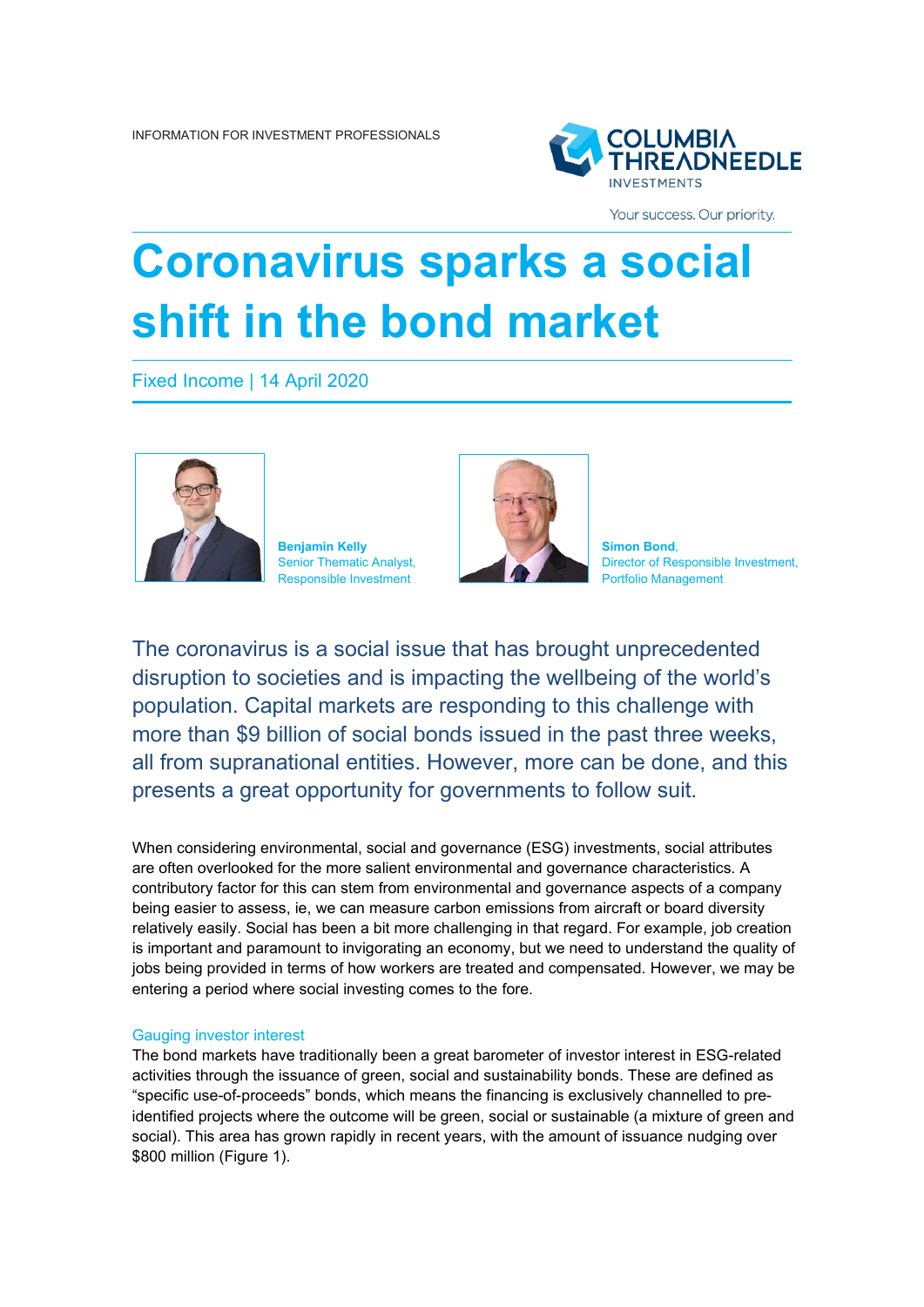Unsurprisingly, green bonds have dominated this landscape, ie issuers have focused on bonds where the use of capital is directed towards environmental projects. Social issues amount to more than \$56 billion, catalysed by the International Capital Market Association (ICMA), to support the financing of projects aimed at addressing the Covid-19 threat.

| S Billions                | <b>Green</b> | <b>Sustainability</b> | <b>Social</b> | Total |
|---------------------------|--------------|-----------------------|---------------|-------|
| 2019 issuance             | 220.6        | 47 7                  | 17.3          | 285.5 |
| 2020 YTD issuance         | 412          | 15.3                  | 12 O          | 68.5  |
| <b>Amount outstanding</b> | 649.5        | 976                   | 56.7          | 801.8 |

## Figure 1: Green, social and sustainability bond issuance (as at 2 April 2020)

Source: Bloomberg and CTI, 2 April 2020

In fact, the supranational community is already allocating capital to tackle Covid-19 with more than \$9 billion of debt issued in the past three weeks<sup>1</sup>, through the IFC Social Bond; the IADB Sustainability Bond; the African Development Bank Social Bond; the Nordic Investment Bank Response Bond; and the two most recent, the European Investment Bank and the Council of Europe Development Bank, which were both €1 billion issues and were 5.9 and 3.9 times oversubscribed respectively. In aggregate, these bonds will support products and services contributing to health conditions and maintaining living standards for communities impacted by the Covid-19 virus.

These issues fall within the ICMA Green and Social Bond Principles and target healthcare, access to finance for small businesses, employment and longer-term green infrastructure projects among other specific use-of-proceeds (Figure 2).

<span id="page-1-0"></span><sup>1</sup> Bloomberg, March 2020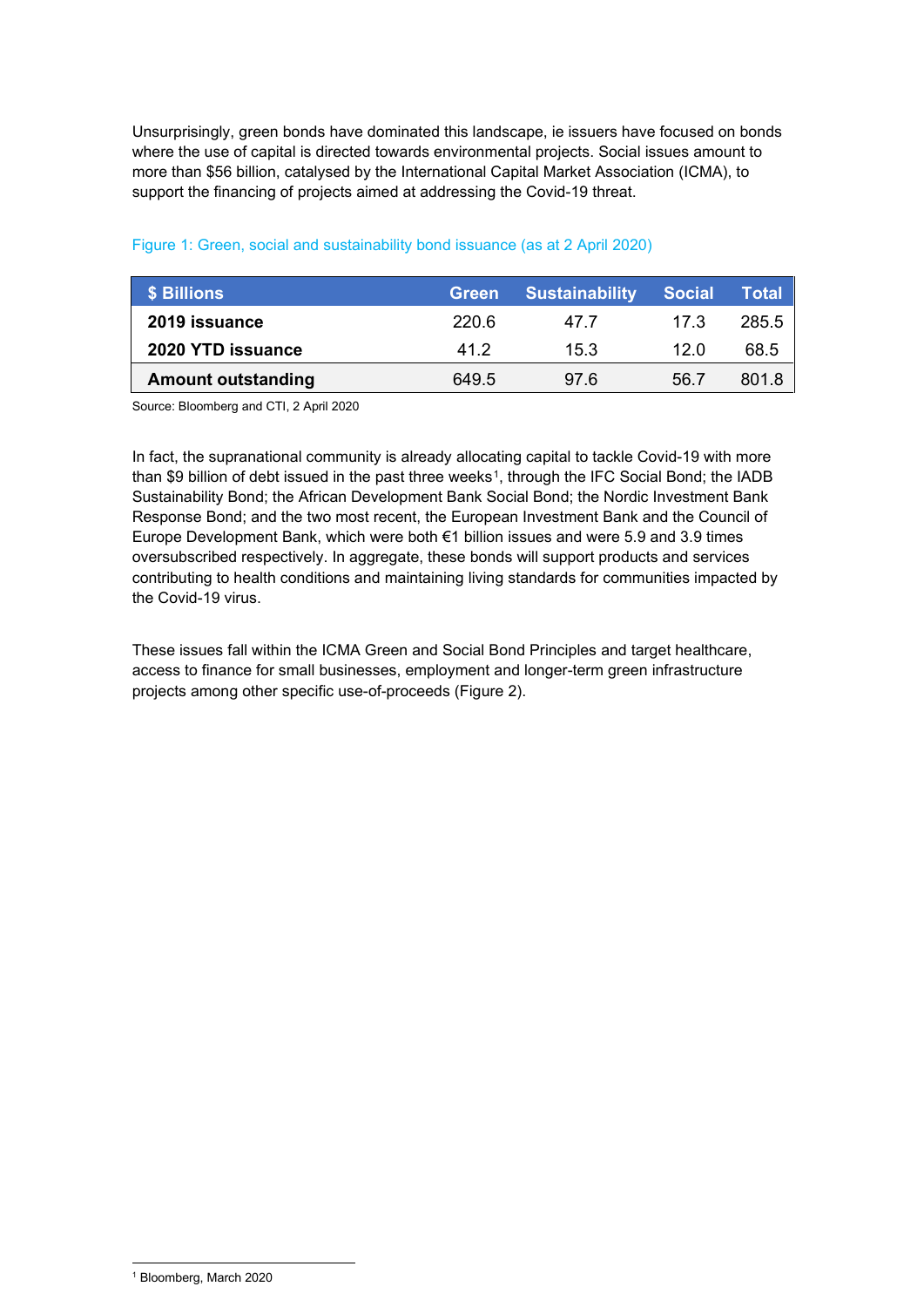## Figure 2: Covid-19 specific use-of-proceeds issuance as at 2 April 2020

| <b>Issuer</b>                         | <b>Type of bond</b>       | <b>Use of proceeds</b>                                                                                                                                                                                                                                                                                                                                                                                                                                           |
|---------------------------------------|---------------------------|------------------------------------------------------------------------------------------------------------------------------------------------------------------------------------------------------------------------------------------------------------------------------------------------------------------------------------------------------------------------------------------------------------------------------------------------------------------|
| African<br>Development Bank           | Social                    | Proceeds will be allocated in line with the AFDB's Social<br>Bond program, to provide support and financing to<br>countries and businesses fightingCovid-19.                                                                                                                                                                                                                                                                                                     |
| Inter-American<br>Development Bank    | Sustainability            | The IADB is offering up to \$2 billion in resources for<br>countries requesting support for disease monitoring,<br>testing and public health services, as part of its<br>coordinated efforts to fight the Covid-19 outbreak.                                                                                                                                                                                                                                     |
| <b>IFC</b>                            | Social                    | The World Bank Group, of which IFC is a constituent, will<br>help developing countries strengthen health systems,<br>including better access to services to safeguard people<br>from the epidemic, strengthen disease surveillance,<br>bolster public health interventions, and work with the<br>private sector to reduce the impact on economies.                                                                                                               |
| Nordic<br><b>Investment Bank</b>      | Covid-19<br>response bond | Loans will support the provision of products and services<br>contributing to health conditions and maintaining living<br>standard for groups challenged by Covid-19. More<br>specifically, they will target the financing of impacted<br>small and medium-sized enterprises and the financing of<br>large companies in the medical equipment and<br>healthcare sector facing increased demand for equipment<br>or services.                                      |
| Council of Europe<br>Development Bank | Social                    | Support for health infrastructure to cover the acquisition,<br>under emergency procedures, of medical equipment and<br>consumable material; the rehabilitation and<br>transformation of spaces, medical units; and the<br>mobilisation of additional expertise. Also, support for<br>SMEs and municipal companies with a focus on the<br>preservation of jobs and on enabling ongoing municipal<br>investments.                                                  |
| European<br><b>Investment Bank</b>    | Sustainability            | Lending to health projects substantially contributing to<br>universal access to affordable health services (SDG 3).<br>SAB-eligibilities are being extended to additional areas of<br>the EIB's financing directly related to the fight against<br>Covid-19, in line with a national/international health<br>emergency response or preparedness plan. These<br>include support to national health authorities, hospitals,<br>laboratory facilities and networks. |

Source: Issuers New Deal Presentations, 2020

The current crisis, however, has added impetus to widen the scope from green bonds to social and sustainability bonds as well. For example, IFC has been issuing social bonds since 2017 raising \$1.46 billion across 28 bonds as at 31 December 2019[2](#page-2-0). Its latest social bond is a \$1 billion issue, thus almost doubling its social bond book in one fell swoop. This trend is broadly reflected when we look at the global issuance of specific use-of-proceeds bonds. Social represents 18% of these year-to-date, which is an unprecedented proportion, and it is thought that this trend will continue as we move through and out of the pandemic (Figure 3).

<span id="page-2-0"></span><sup>2</sup> https://www.ifc.org/wps/wcm/connect/2be3dc0e-ec8e-40ce-8f71-

<sup>3</sup>d8cafe25a59/2\_IFC\_Factsheet\_SocialBond\_02122019.pdf?MOD=AJPERES&CVID=mXsodH5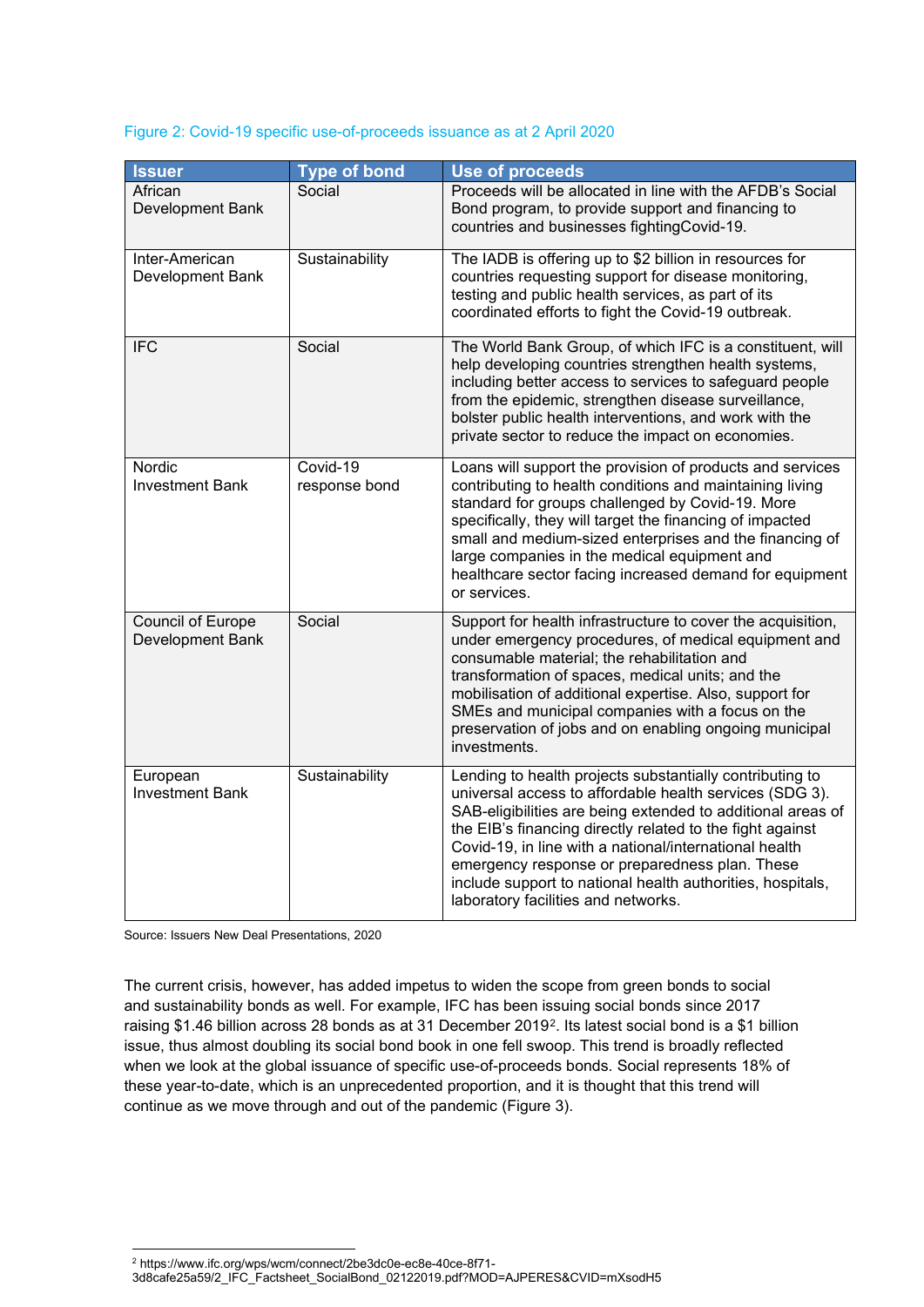

Figure 3: Allocation of green, sustainability issuance in 2019 and year-to-date 2020

Source: Bloomberg, 2 April 2020

Psychologically, investors are typically monothematic, ie we can only concentrate on one big idea at a time. Previously this was climate change, and while it is still, of course, of paramount importance, it is taking a back seat as investors focus on the immediate Covid-19 crisis. We predict there will be greater issuance in social bonds to tackle this health crisis, but post-Covid-19 climate change will likely resume its role as the key ESG theme, although social will remain prominent in people's minds.

## A sweet spot for government issuance

This presents an opportunity for governments to follow in the footsteps of the supranationals and issue sovereign bonds in response to this crisis. Sovereigns issuing specific use-of-proceeds bonds is not a new idea: a number of countries have done so in the past three years, including the Netherlands, France, Ireland and Belgium (all of which were green bonds).

An interesting pattern from the sovereign issues is that UK investors are consistently one of the largest purchasers. For example, with the recent Council of Europe Social Bond they represented 14% of purchasers (behind only France at 25% and Asia at 16%)[3.](#page-3-0) However, despite the investor appetite the UK has yet to issue a gilt of this nature. Our view is that the current crisis has created a sweet spot for a social Gilt which not only supports the immediate crisis but tackles longer-term social challenges.

## Environment or social?

An interesting question will arise if we start to see evidence of social characteristics superseding environmental aspects when considering investments. Air travel and shipping are two areas where the social aspects are often overlooked due to the negative environmental aspects (carbon emissions of the transportation), but aviation and shipping are inherently highly social. Our Sustainable Infrastructure fund recently invested in a ferry operator which serves freight and passenger services from mainland UK and France to the Channel Islands. A key consideration for the investment was social because the asset provides vital freight to the islands. There are currently no passenger services on the route due to the coronavirus pandemic, but the ferry continues to provide vital food and medical supplies to the Channel Islands.

<span id="page-3-0"></span><sup>3</sup> CEB, CEB issues social inclusion bond in response to COVID-19 pandemic, 8 April 2020